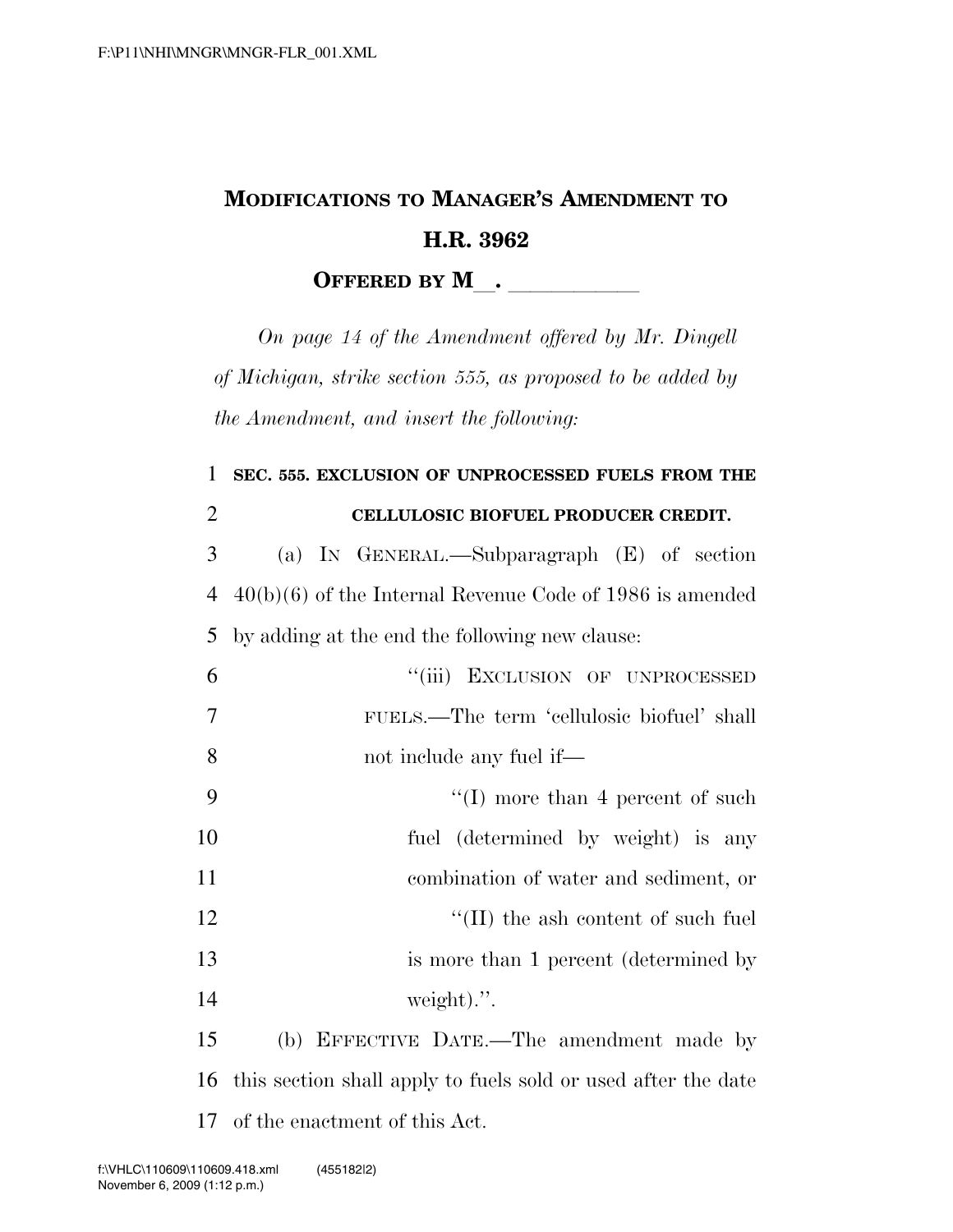*On page 34 of the Amendment offered by Mr. Dingell of Michigan, after line 21, insert the following:* 

| 1              | SEC. 2539. GRANTS TO ASSIST IN DEVELOPING MEDICAL          |
|----------------|------------------------------------------------------------|
| $\overline{2}$ | <b>SCHOOLS</b><br>FEDERALLY-DESIGNATED<br>IN               |
| 3              | HEALTH PROFESSIONAL SHORTAGE AREAS.                        |
| $\overline{4}$ | (a) GRANTS AUTHORIZED.—The Secretary of Health             |
| 5              | and Human Services may make grants to nonprofit orga-      |
| 6              | nizations or institutions of higher education for the pur- |
| 7              | pose of assisting the organization or institution involved |
| 8              | to develop a medical school if—                            |
| 9              | (1) the medical school will be located in an area          |
| 10             | that is designated (under section 332 of the Public        |
| 11             | Health Service Act (42 U.S.C. 254e)) as a health           |
| 12             | professional shortage area;                                |
| 13             | (2) the organization or institution provides as-           |
| 14             | surances satisfactory to the Secretary of substantial      |
| 15             | private or public funding from non-Federal sources         |
| 16             | for the development of the medical school; and             |
| 17             | (3) the organization or institution provides as-           |
| 18             | surances satisfactory to the Secretary that accredita-     |
| 19             | tion will be achieved for the medical school.              |
| 20             | (b) USE OF GRANT FUNDS.—Grants awarded under               |
| 21             | this section may be used for the acquisition and building  |
| 22             | of the medical school campus in a health professional      |
| 23             | shortage area and the purchase of equipment, curriculum    |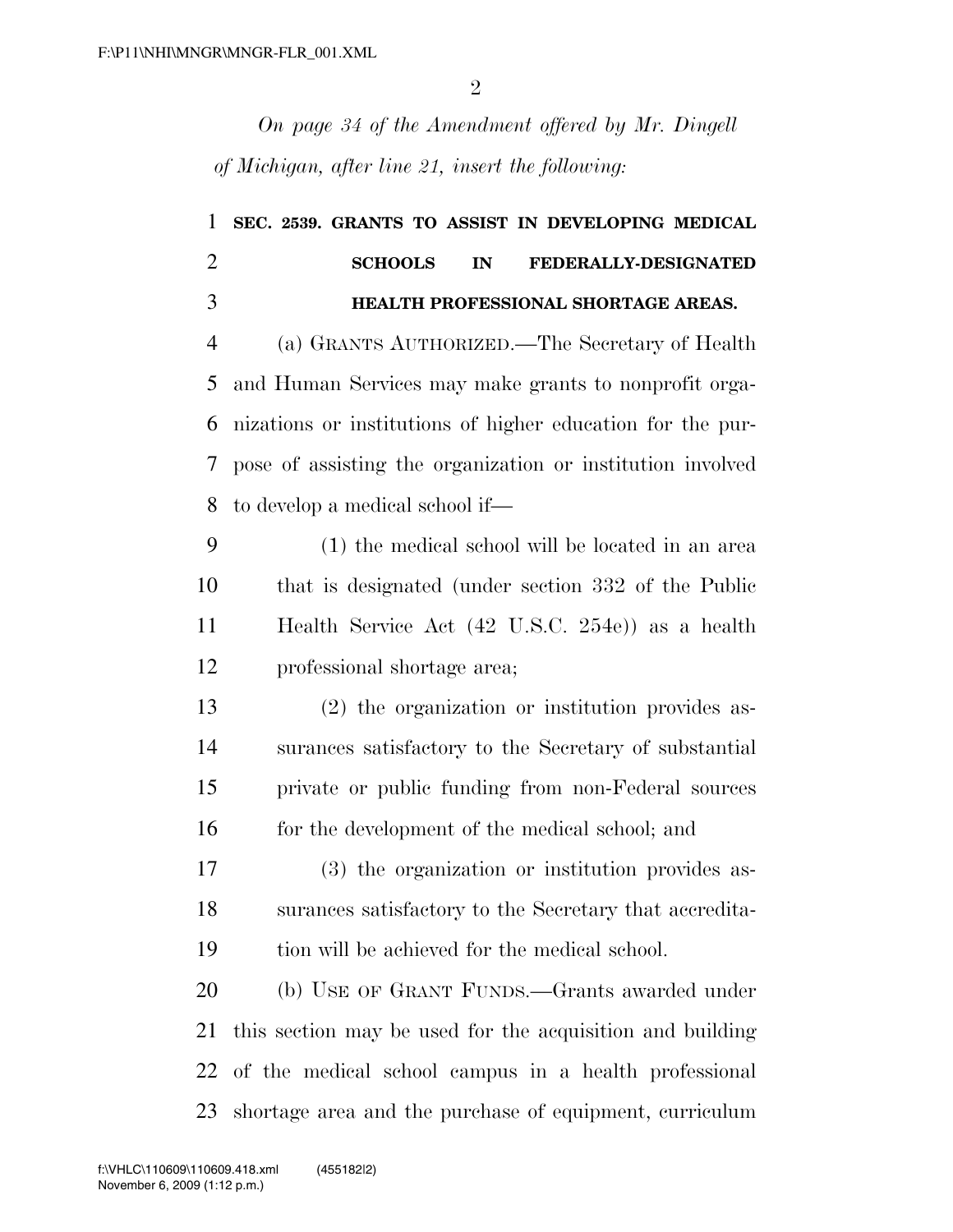and faculty development, and general operations related to the development and establishment of the medical school.

 (c) AUTHORIZATION OF APPROPRIATIONS.—For the purpose of carrying out this section, there is authorized to be appropriated \$100,000,000 for each of fiscal years 2011 through 2015.

*On page 34 of the Amendment offered by Mr. Dingell of Michigan, before the amendment to page 1612, line 22, insert the following:* 

Page 1523, strike lines 5 through 17 and insert the following:

| 8  | "(i) IN GENERAL.—A violation of sub-         |
|----|----------------------------------------------|
| 9  | paragraph (A) shall be subject to enforce-   |
| 10 | ment by the Federal Trade Commission in      |
| 11 | the same manner, by the same means, and      |
| 12 | with the same jurisdiction as would an un-   |
| 13 | fair and deceptive act or practice in or af- |
| 14 | fecting interstate commerce or an unfair     |
| 15 | method of competition in or affecting inter- |
| 16 | state commerce prohibited under section 5    |
| 17 | of the Federal Trade Commission Act, as      |
| 18 | though all applicable terms and provisions   |
| 19 | of the Federal Trade Commission Act were     |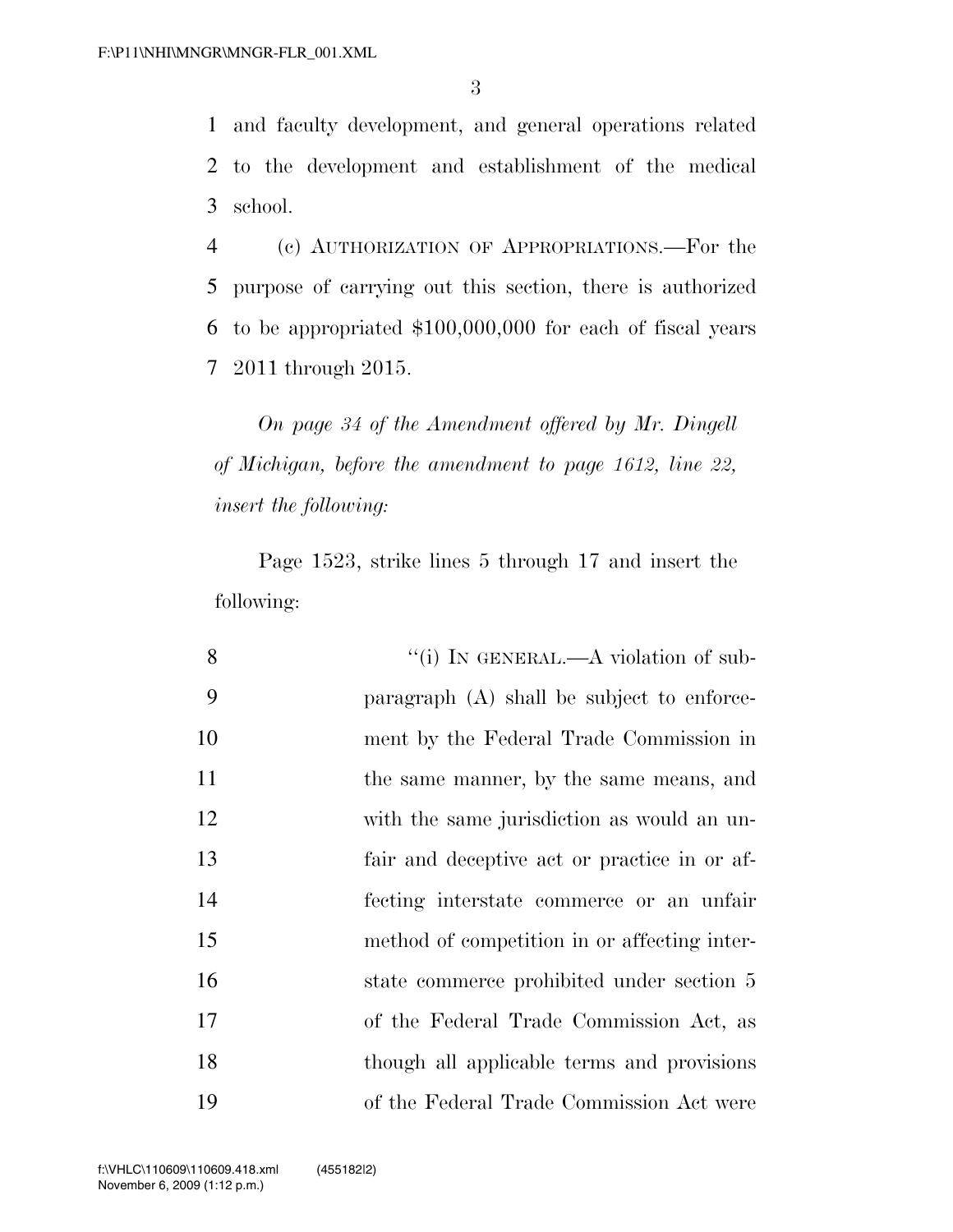incorporated into and made a part of this subsection.

Page 1525, lines 10 and 11, strike ''in furtherance of market competition and''.

*On page 41 of the Amendment offered by Mr. Dingell of Michigan, after line 12, insert the following section:* 

## **SEC. 2596. NATIONAL HEALTH SERVICES CORPS DEM-ONSTRATION ON INCENTIVE PAYMENTS.**

 (a) IN GENERAL.—The Secretary of Health and Human Services may establish a demonstration program under which, in addition to the salary and benefits other- wise owed to a member of the National Health Services Corps, incentive payments are awarded to any such mem- ber who is assigned to a health professional shortage area with extreme need.

 (b) REPORT.—The Secretary shall submit to the Con- gress an annual report on the demonstration program under subsection (a).

(c) DEFINITIONS.—In this section:

 (1) The term ''health professional shortage area with extreme need'' means a health professional shortage area that